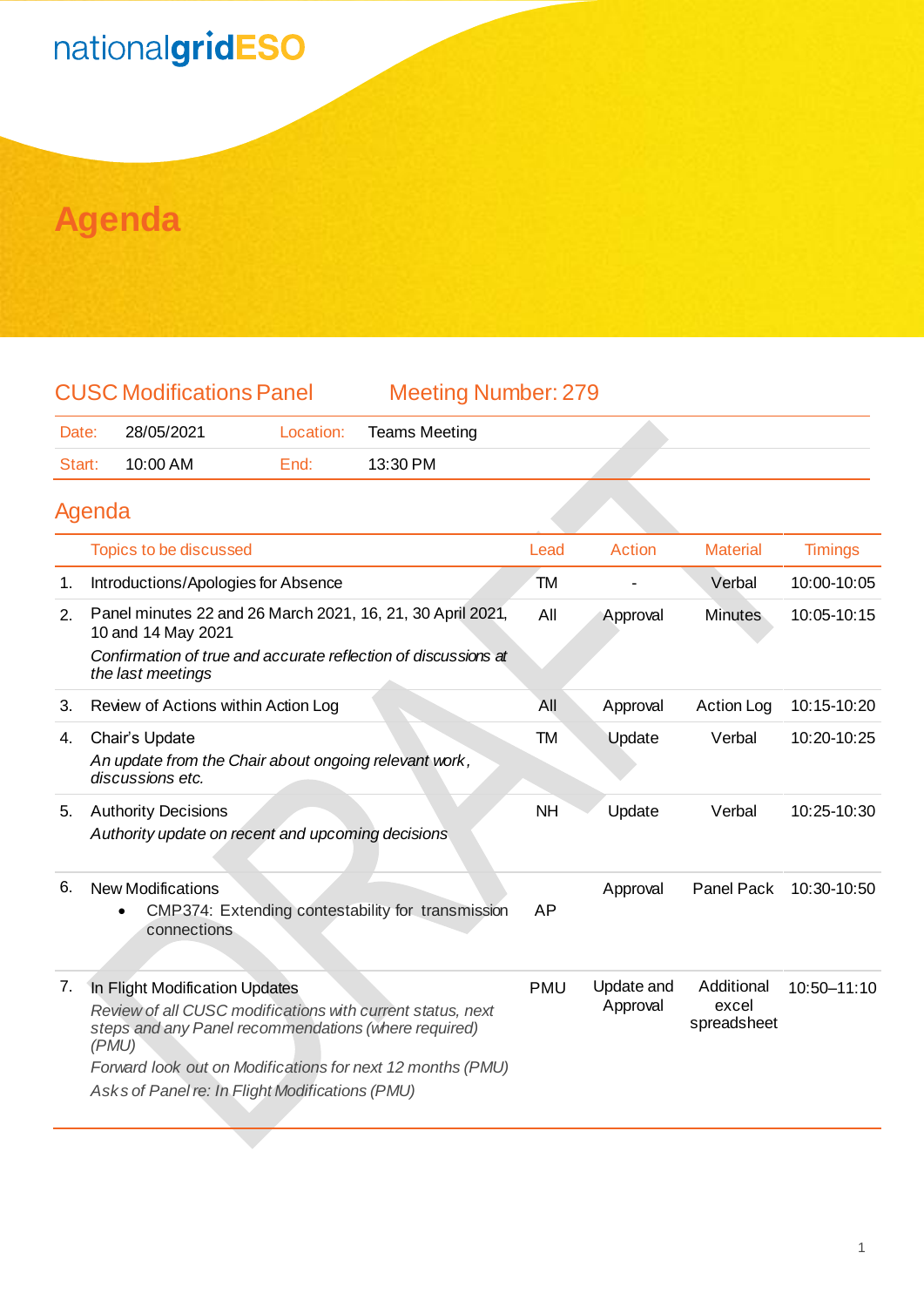# nationalgridESO

| 8. | Discussions on Prioritisation<br>Monthly review of the prioritisation stack with input for any<br>movements requested by Panel, new modifications inserted<br>and approval.                                                                                                                                                                                                       | <b>PMU</b>      | Update and<br>Approval | Additional<br>excel<br>spreadsheet | 11:10-11:15 |
|----|-----------------------------------------------------------------------------------------------------------------------------------------------------------------------------------------------------------------------------------------------------------------------------------------------------------------------------------------------------------------------------------|-----------------|------------------------|------------------------------------|-------------|
| 9. | <b>Break</b>                                                                                                                                                                                                                                                                                                                                                                      |                 |                        |                                    | 11:15-11:30 |
|    | 10. Workgroup Reports<br><b>None</b>                                                                                                                                                                                                                                                                                                                                              | <b>PMU</b>      | Approval               | <b>Panel Pack</b>                  |             |
|    | 11. Draft Final Modification Reports<br>CMP326 'Introducing a Turbine Availability Factor' for<br>use in Frequency Response Capacity Calculation for<br>Power Park Modules (PPMs)'<br>CMP365 'Improvements to CUSC Governance<br>Arrangements'                                                                                                                                    | <b>PMU</b>      | Approval               | Panel Pack                         | 11:30-12:00 |
|    | 12. Standing Groups<br>Governance Standing group<br>Transmission Charging Methodology Forum<br>Updates on all standing groups relevant to CUSC panel e.g.<br>potential for future governance changes or modifications                                                                                                                                                             | GG<br><b>JW</b> | Update                 | Verbal                             | 12:00-12:05 |
|    | 13. European Updates<br>European Code Development<br>Joint European Stakeholder Group<br>٠<br>Updates on all European developments relevant to CUSC<br>panel e.g. potential for future governance changes or<br>modifications                                                                                                                                                     | <b>NH</b><br>GG | Update                 | Verbal                             | 12:05-12:10 |
|    | 14. Update on other Industry Codes<br>Updates on all other areas e.g. Workgroups, general<br>updates relevant to CUSC e.g. cross code impacts<br>Note that Modification Tracker which shows current view of<br>CUSC, Grid Code, STC and SQSS Modifications is located<br>at<br>https://www.nationalgrideso.com/industry-<br>information/codes/connection-and-use-system-code-cusc | <b>ALL</b>      | Update                 | Verbal                             | 12:10-12:15 |
|    | 15. Relevant Interruptions Claim Report<br>Due quarterly - January, April, July, October                                                                                                                                                                                                                                                                                          | <b>PMU</b>      | Update                 | Verbal                             |             |
|    | 16. Governance<br>Which milestones can only be changed with<br>Urgency?                                                                                                                                                                                                                                                                                                           | <b>PMU</b>      | Update                 | Verbal                             | 12:15-12:25 |
|    | 17. Horizon Scan (February, May, August, November)                                                                                                                                                                                                                                                                                                                                | <b>PMU</b>      | Update                 | Panel Pack                         | 12:25-12:35 |
|    | 18. Forward Plan Update (Customer Journey) (January, March,<br>May, July, September, November)<br>Code Admin Deliverables 2021/2022                                                                                                                                                                                                                                               | <b>PMU</b>      | Update                 | Panel Pack                         | 12:35-12:45 |
|    | 19. Update on Market Wide Half Hourly Settlement Reform                                                                                                                                                                                                                                                                                                                           | JK              | Update                 | Panel Pack                         | 12:45-13:15 |